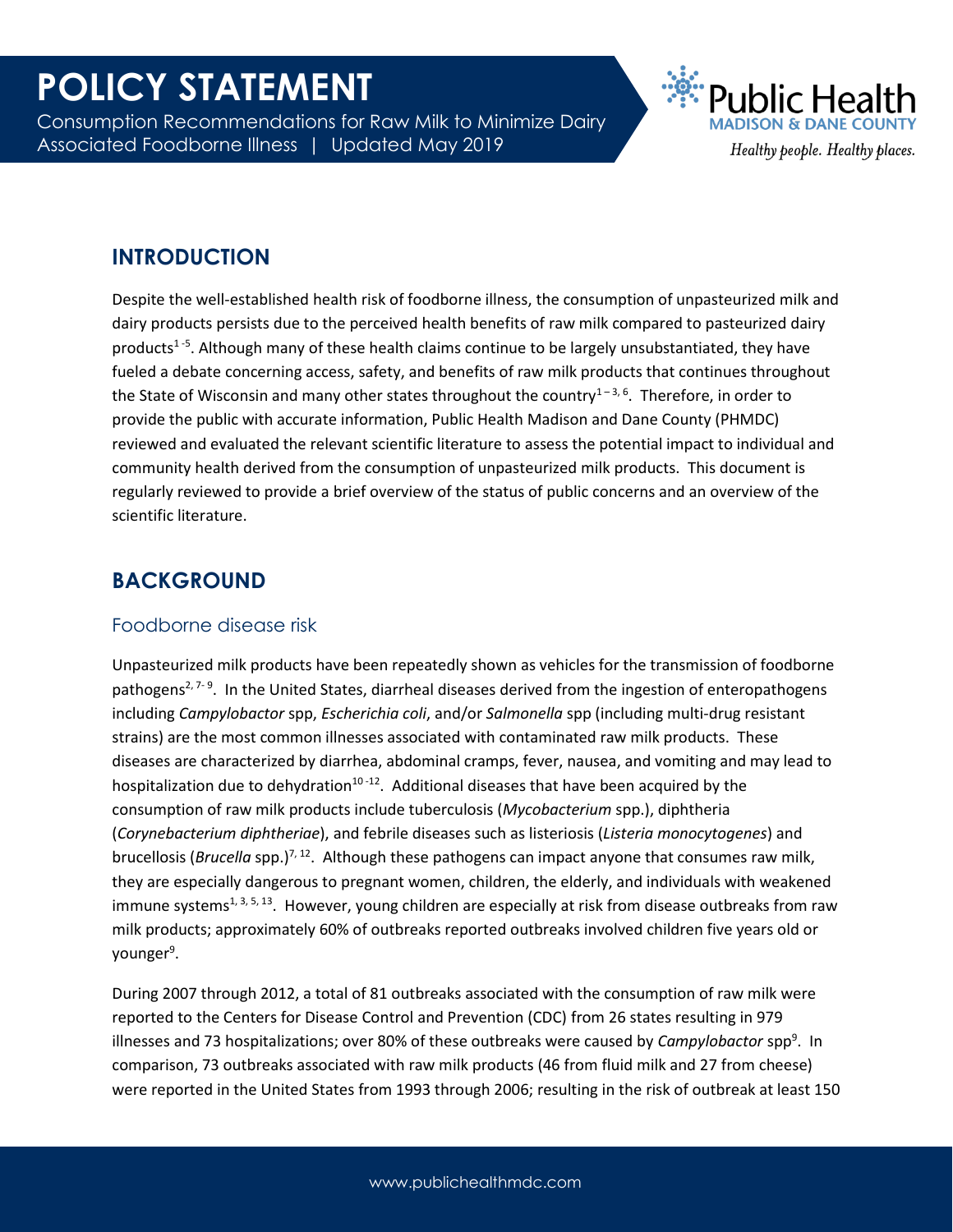times greater than pasteurized dairy products<sup>14</sup>. The majority of these outbreaks occurred in states where it is legal to sell raw milk products but can also impact neighboring states as well<sup>9, 14, 15</sup>.

### Pasteurization and comparison to raw milk products

Pasteurization is the process of heating the raw milk to specified high temperature and time period combinations in order to kill potentially harmful microorganisms that may be present in the milk product<sup>1-3</sup>. Proponents of raw milk consumption argue that this process greatly reduces the health and nutritional benefit of the milk product compared to the raw product; however, these repeated claims have not been substantiated scientifically<sup>1, 3, 5, 16</sup>. The CDC and the United States Food and Drug Administration (US FDA) both report that health and nutritional comparisons between pasteurized and unpasteurized milk products have not demonstrated any meaningful differences with the exception of the reduced risk of disease due to the pasteurization process<sup>3, 5</sup>. The process of pasteurization is recommended by the US FDA, USDA, CDC, the American Academy of Pediatrics, the American Veterinary Medical Association, and several other medical and scientific organizations due to the significant reduction of disease risk<sup>5</sup>.

The changes in milk products that have been noted due to pasteurization are negligible and do not reduce the nutritional benefit<sup>3, 5, 16</sup>. These changes impact six constituents of milk with known nutritional benefits; specifically, three vitamins (thiamine, B<sub>12</sub>, and C), calcium, protein, and fat. None of the vitamin losses exceed 10% and due to the fact that milk is not considered a major source of thiamine, B<sub>12</sub>, and vitamin C these minor changes are not considered nutritionally important. Losses in calcium, protein, and fat are equally minor; approximately 6% of available calcium is rendered insoluble in the pasteurized milk product and an estimated 1% of protein is lost to coagulation. The major effect to fat content is the slight disaggregation of the fat globules<sup>16, 17</sup>. None of the above changes impact the bioavailability of these nutrients<sup>3, 5, 16, 18</sup>. Additional nutritional value of pasteurized milk products is derived from fortification of these products with additional nutrients such as vitamins A and D thereby increasing the health benefits of the product<sup>19</sup>.

#### Regulation of raw milk products

Since 1987, federal regulation (21 CFR 1240.61) prohibits the interstate sale of raw milk in final packaged form that is intended for human consumption. However, the legality of intrastate sale of raw milk products is decided at the state level; the result is a patchwork of regulation that ranges from total prohibition of sale to complete legalization dependent upon the state in question<sup>3, 5</sup>. In the state of Wisconsin, the sale of raw milk is prohibited with the exception of incidental sales directly to consumers at the location where the milk is produced and the consumption of raw milk by families and workers from their own livestock; all regularly scheduled and large quantity sales must be pasteurized under current regulatory legislation<sup>20 - 22</sup>.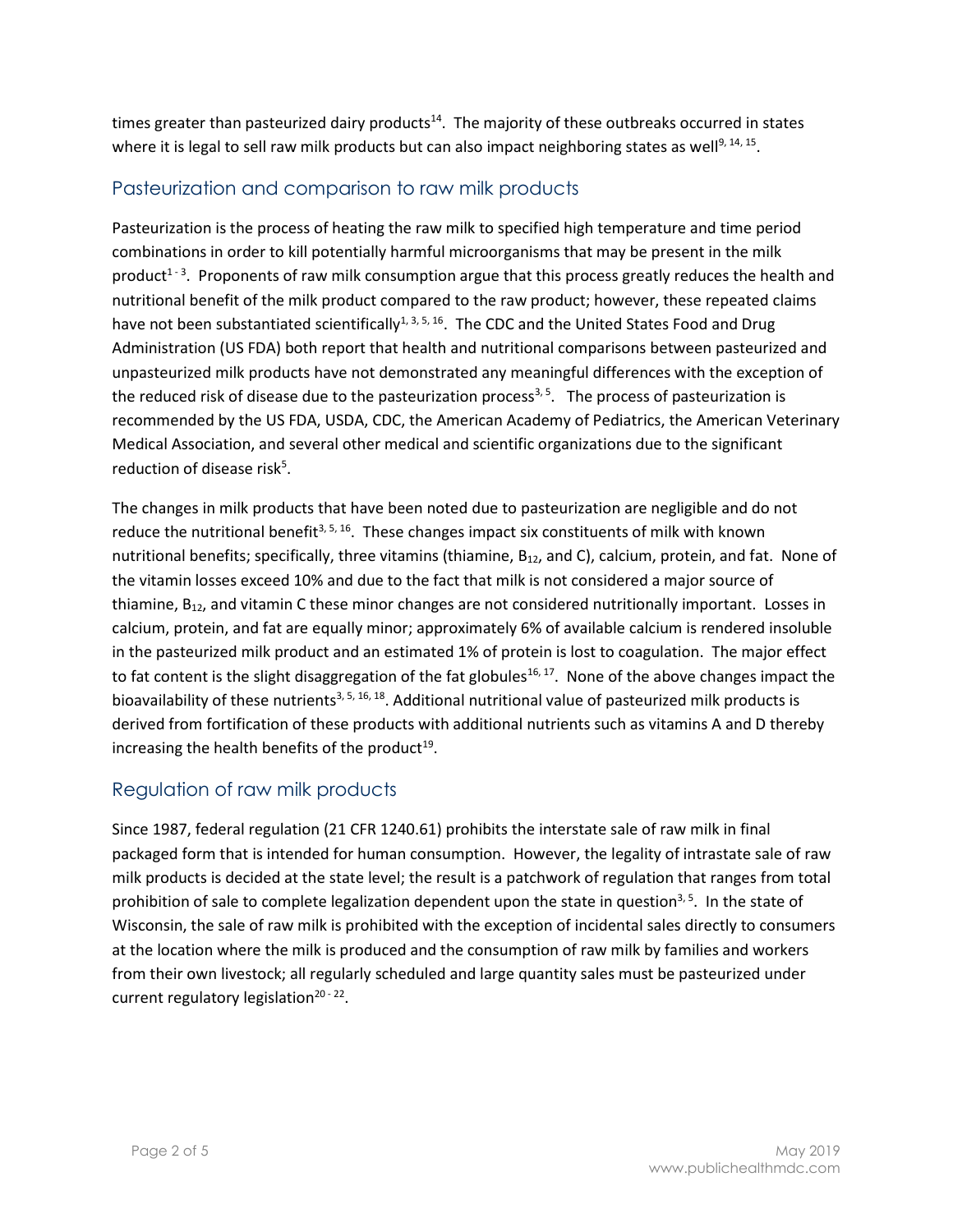# **SUMMARY AND RECOMMENDATIONS**

Despite the availability of pasteurized milk products a demand for raw milk persists, regardless of legality. The research has clearly demonstrated the historical and continuing disease risk from raw milk consumption, as well as, the reduction of this risk derived from pasteurization. Research has also demonstrated that the perceived health benefit of the consumption of raw milk products in comparison to pasteurized products is unsubstantiated. Therefore, based upon this and other information presented above, PHMDC does not support the sale and consumption of raw milk.

### **PREPARED BY:**

- Jeffery S. Lafferty, Environmental Epidemiologist
- Amanda Kita-Yarboro, Communicable Disease Epidemiologist
- Doug Voegeli, Director of Environmental Health

### **REFERENCES**

1. LeJeune, J.T. and Rajala-Schultz, P.J. (2009). Unpasteurized milk: A continued public health threat. *Food Safety,* 48. 93 – 100.

2. Headrick, ML, Korangy, S, Bean, NH, Angulo, FJ, Altekruse, SF, Potter, ME, & Klontz, KC. (1998). The epidemiology of raw milk – associated foodborne disease outbreaks reported in the United States, 1973 through 1992. *American Journal of Public Health*, *88*(8), 1219-1221.

3. United States Food and Drug Administration (US FDA). (2011). Questions and answers: raw milk. Retrieved on May 15, 2019 from: https://www.fda.gov/food/buy-store-serve-safe-food/raw-milkquestions-answers

4. Jay-Russell, M.T. (2010). Raw (unpasteurized) milk: Are health conscious consumers making an unhealthy choice? *Clinical Infectious Diseases,*51(12), 1418 -1419.

5. The Centers for Disease Control and Prevention (CDC). (2017). Raw milk: Questions and answers. Retrieved on May 15, 2019 from: https://www.cdc.gov/foodsafety/rawmilk/raw-milk-questions-andanswers.html

6. Oliver, S.P., Boor, K.J., Murphy, S.C., and Murinda, S.E. (2009). Food safety hazards associated with consumption of raw milk. *Foodborne Pathogens and Disease,* 6(7), 793 – 804.

7. Harrington, P, Archer, J, Davis, JP, Croft, DR, & Varma, JK. (2002). Outbreak of *Camplylobacter jejuni* infections associated with drinking unpasteurized milk procured through a cow-leasing program – Wisconsin, 2001. *Morbidity and Mortality Weekly Report*, *51*(25), 548-549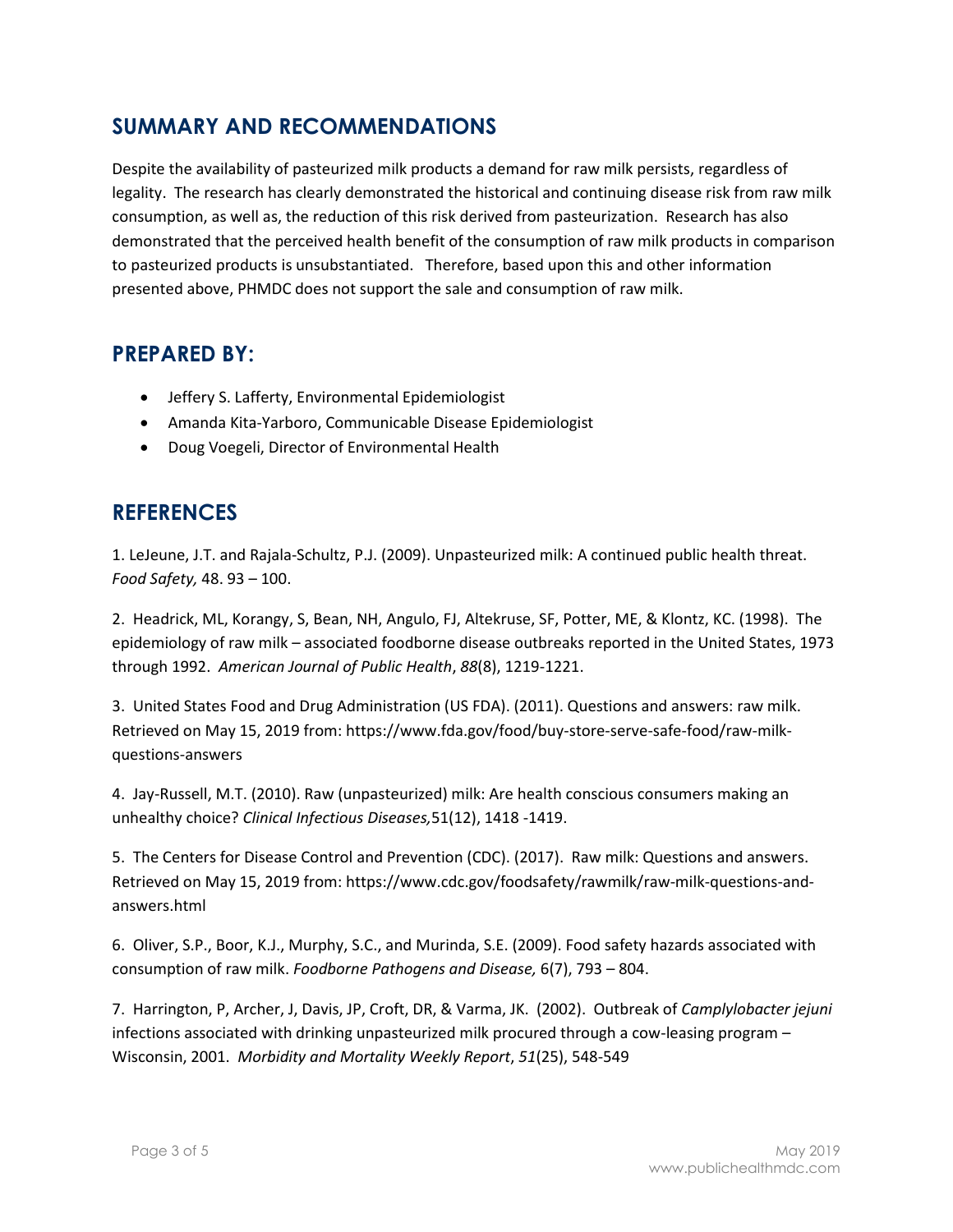8. Jayarao, B.M., Donaldson, S.C., Straley, B.A., Sawant, A.A., Hegde, N.V., and Brown, J.L(2006). A survey of foodborne pathogens in bulk tank milk and raw milk consumption among farm families in Pennsylvania. *Journal of Diary Science,* 89, 2451 – 2458.

9. Mungia, E.A., Behravesh, C.B., and Gould, L.H. (2015). Increased outbreaks associated with nonpasteurized milk, United States, 2007 – 2012. *Emerging Infectious Diseases,* 21(1), 119 – 122.

10. Peterson, MC. (2005). *Campylobacter jejuni* enteritis associated with consumption of raw milk. *Journal of Environmental Health*, 65(9), 20-21

11. Lind, L, Reeser, J, Stayman, K, Deasy, M, Moll, M, Weltman, A, et al. (2007). *Salmonella* typhimurium infection associated with raw milk and cheese consumption – Pennsylvania, 2007. *Morbidity and Mortality Weekly Report*, *56*(44), 1161-1164.

12. Heyman, DL. (2008). Control of communicable diseases manual (19th ed.). Washington, DC: American Public Health Association.

13. Schmidt, R.H. and Davidson, P.M. (2009). International Association for Food Protection (IAFP) position statement: Milk pasteurization and the consumption of raw milk. Retrieved on May 15, 2019 from:

http://www.google.com/url?sa=t&rct=j&q=&esrc=s&source=web&cd=1&ved=2ahUKEwib7tHCuZ7iAhUP La0KHRA\_D5UQFjAAegQIABAC&url=http%3A%2F%2Fdairy.nv.gov%2Fsafety%2FInternational\_Associatio n for Food Protection%2F&usg=AOvVaw1Tbbn1XwkSUfVIqlTdmoEE

14. Langer, A.J., Ayers, T., Grass, J., Lynch, M., Angulo, F.J., and Mahon, B.F. (2012). Nonpasteurized dairy products, disease outbreaks, and state laws – United States, 1993 – 2006. *Emerging Infectious Diseases,* 18(3), 385 – 391.

15. Centers for Disease Control and Prevention (CDC). (2017). Outbreak studies. Retrieved on May 20, 2019 from: https://www.cdc.gov/foodsafety/rawmilk/rawmilk-outbreaks.html

16. Potter, ME, Kaufmann, AF, Blake, PA. & Feldman, RA. (1984), Unpasteurized milk. *Journal of the American Medical Association*, 252(15), 2048-2052.

17. Lucey, J.A. (2015). Raw milk consumption: Risks and benefits. *Nutrition and Food Science,* 50(4), 189 – 193.

18. Andersson, I. and Öste, R. (1994). Nutritional quality of pasteurized milk. Vitamin B<sub>12</sub>, folate, and ascorbic acid content during storage. *International Dairy Journal,* 4(2), 161 – 172.

19. Centers for Disease Control and Prevention (CDC). (2018). Fortified cow's milk and alternatives. Retrieved on May 20, 2019 from: https://www.cdc.gov/nutrition/infantandtoddlernutrition/foods-anddrinks/cows-milk-and-milk-alternatives.html

20. State of Wisconsin Department of Agriculture, Trade, and Consumer Protection. (n.d.). Raw milk. Retrieved on May 21, 2019 from: https://datcp.wi.gov/Pages/Programs\_Services/RawMilk.aspx